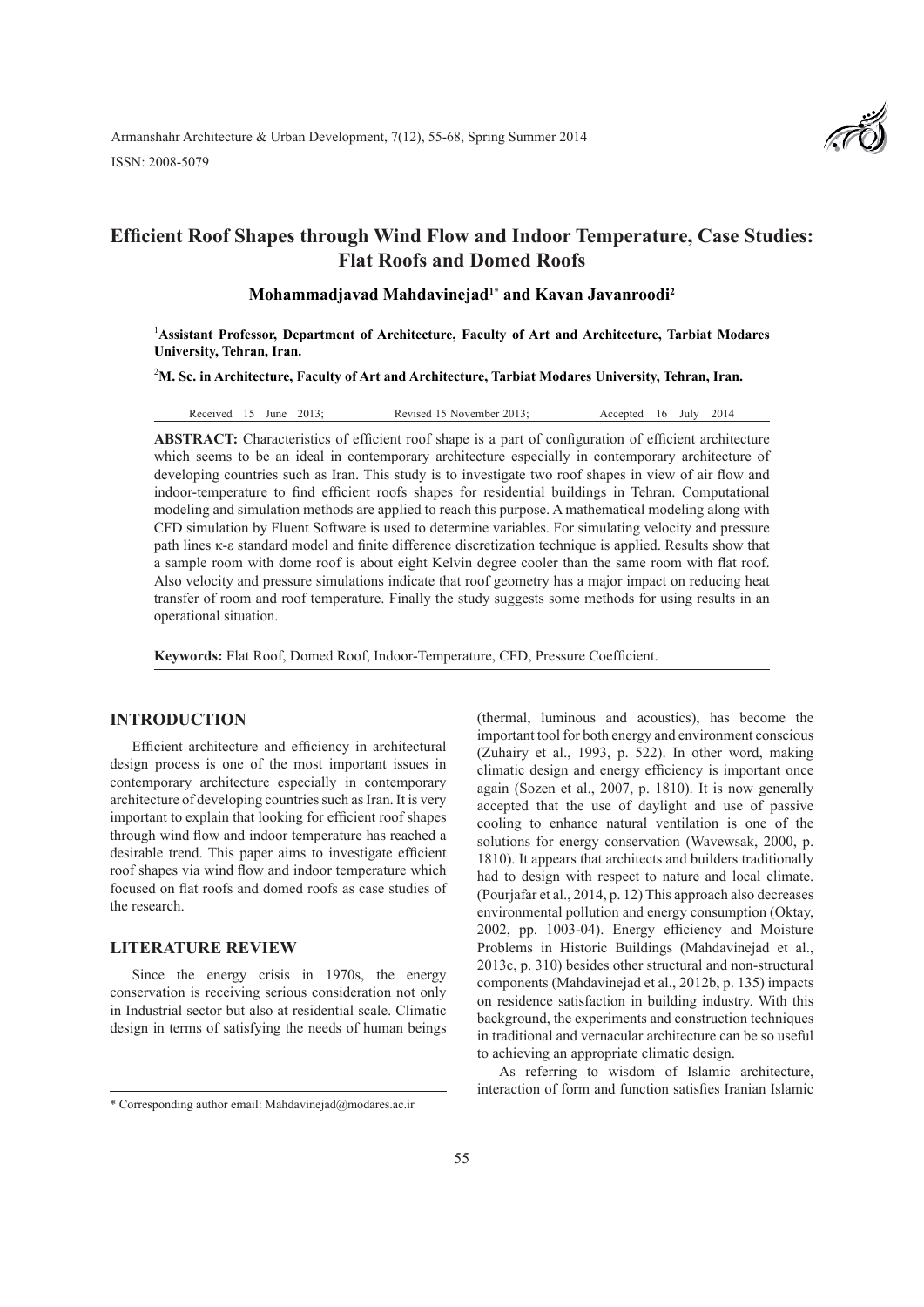principles in architecture. (Mahdavinejad, 2004, p. 58) Mahdavinejad and Mashayekhy (2011, p. 66) findings show that energy efficiency roots in traditional architecture of Iran. Traditional architecture of Iran as well as other valuable architectural styles focuses on interaction of architecture and its context. (Mahdavinejad et al., 2013a, p. 7) Literature review of the paper show that creativity and innovative process in architectural design (Mahdavinejad, 2005, p. 59) emphasize on maximum use of passive and active energy resources in building industry. Efficient adoption of ventilation and enjoyment of efficient thermal comfort are among characteristics of Traditional architecture of Iran.

As related researches showed Plan of Buildings (Mahdavinejad et al., 2013b, p. 64) and other types of openings (Mahdavinejad et al., 2011b, p. 42) play a crucial role in energy load of buildings. Natural ventilation and passive cooling have been traditionally two important features of Old Persian architectures (Yaghoubi, 1991, p. 345). Wind-catchers, courts and ceiling variability have been used in traditional architecture (Mahdavinejad & Javanroodi, 2012a, p. 66). Domed roofs as one of these features have traditionally been used throughout the Persian architecture to cover large areas (Faghih & Bahadori, 2011, p. 1254). Building domes in Iran dates back to the third millennium B.C. Since then, (Amini et al., 2014, p. 133) the architecture of Persia has produced many types of dome structures using traditional methods to make the best forms of domical shapes (Mahdavinejad, 2003, p. 24). Domed roofs in Iran are mostly built with adobe or mud bricks. Great usage of these materials in building construction is due to the abundant of such material and lack of other materials such as stone, timber, etc. (Yaghoubi, 1991, p. 346) However, their low costs and good thermal performance could have been the main reasons for their popularity.

Some researchers have assumed that these roofs were adopted out of climatic and environmental considerations, while others stressed religious and cultural issues of geometry or material (Mahdavinejad et al., 2011a, pp. 291-300). Common among these explanations was the assumption that, in hot dry climates, buildings with curved roofs maintain lower indoor temperatures during the hot summer months and reflect more radiation than flat roofs (Tang et al., 2003, p. 273). Olgyay (1973) emphasized that an advantage of domed roof was their heat flux reducing over a rounded surface compare to a flat roof. Another explanation given for the abundance of curved roofs in hot arid regions was that these absorb the same amount of radiation as compared with flat roofs, but dissipate more heat by convection. (Tang et al., 2003, p.

274). Although building orientation has a major role in final results, but because of lack of relevancy it was not mentioned in simulations.

Hadadvand et al. (2008) studied thermal behavior of vaulted roof in hot and arid climate (265-275). Their study applied numerical modeling and CFD determined air flow patterns around vaulted roof. They found that vaulted roof has a better performance in this climate according to selfshading as compared to flat roof. Faghih and Bahadori (2010) investigated air flow pattern around a domed roof in third model with RNG k-ε equations (161-168). The study shows that pressure coefficient around domed roof has a variable behavior according to its geometry. Gomez-Munoz et al. (2006) calculated solar energy which is absorbed by hemispherical domed roofs and flat roofs in Mexico (268-276). They demonstrated that the hemispherical vault receives around 35% less energy than the flat roofs for the specified conditions. Also Ogawa et al. (1993) developed a two-dimensional finite element analysis for turbulent flow over cylindrical domed roofs. Velayati and Yaghoubi (2004) and Hadadvand et al. (2008) simulated air flow over cylindrical domed roofs, assuming two-dimensional flow, and using control volume method. Blessmann (1971), Taniguchi et al. (1982), Cheung and Melbourne (1983), Toy et al. (1983), Newman et al. (1984), Savory and Toy (1986), Taylor (1991), Yaghoubi (1991),Sabzevari and Yaghoubi (1992), Tsugawa et al. (1992), Franchini et al. (2005), Faghih and Bahadori (2009) investigated air flow over domed roof buildings experimentally and Mahdavinejad et al. (2012) studied the role of form compositions in energy consumption. But the present study followed a different method to finding answers.

Air flow pattern on domed roof building till now has been investigated by means of numerical and experimental methods. Also investigations around indoor temperature subjects are not operative in Iran. But evaluating and comparing these two kinds of roofs in terms of geometry and choosing the efficient form, opposite to air flow and indoor temperature has not been mentioned enough. In order to achieve this purpose sample rooms assumed with no openings, and only roof geometry has major role in simulations. In this paper, a first attempt is made to calculate pressure coefficient, air flow and wind pressure around domed and flat roofs based on solar geometry and two dimensional equations. This allows the assessment of energy efficiency of roof geometry under Tehran climatic data. The aim of this paper was to investigating efficient form of roof in modern architecture of traditional building technologies, forms and elements.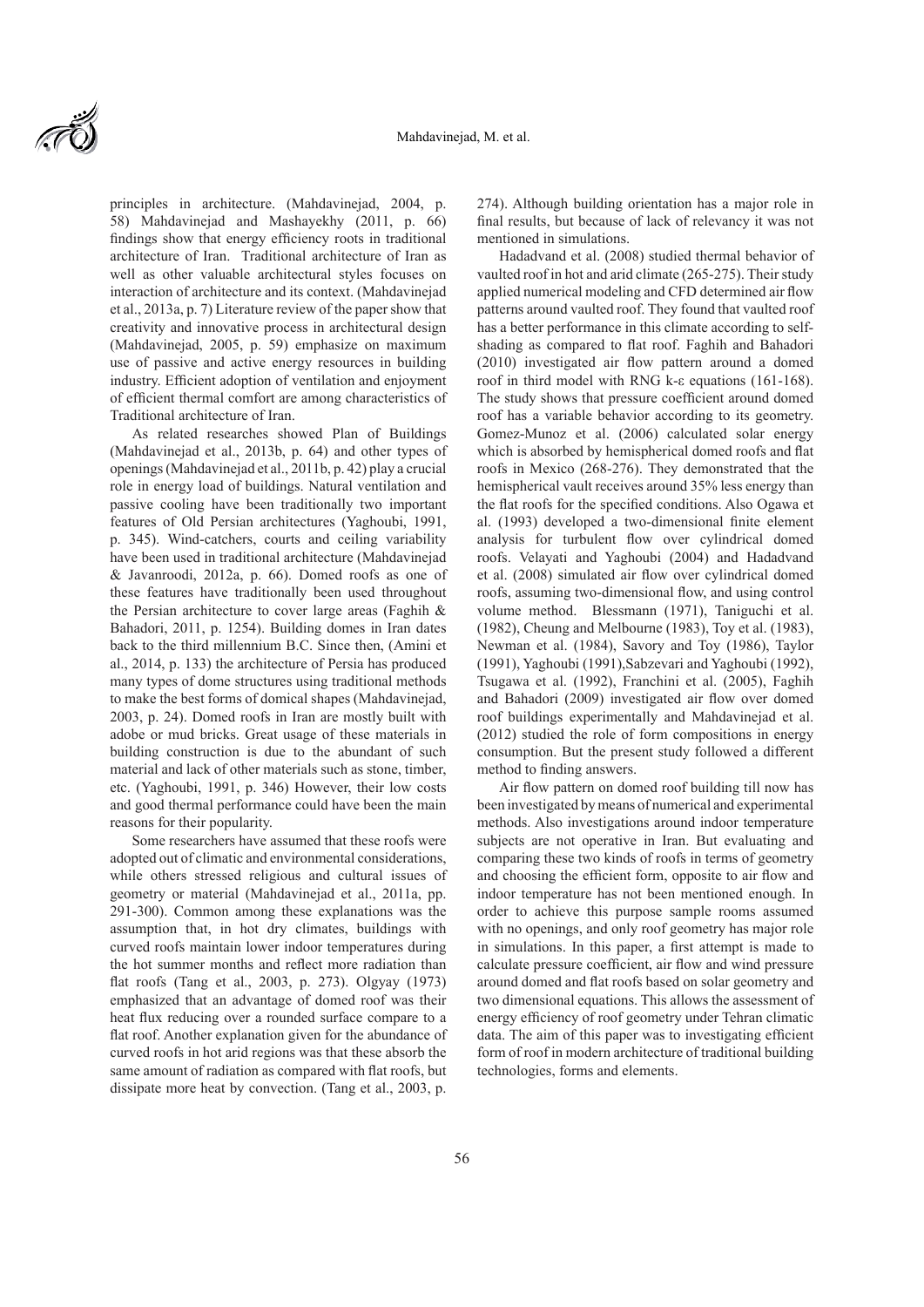

#### **MATERIALS AND METHOD**

The paper has applied modeling and simulation methods (Mahdavinejad & Matoor, 2012, p. 32) along with analytical methods. Modeling and meshing was performed by GAMBIT software and simulations were carried out by Fluent 6.3.1 Software. A mesh independence study was carried out to determine the dependence of the flow field on the refinement of the mesh. Mesh had a resolution of 0.2 meter and 0.8 meter throughout the rest of the computational domain. CFD simulation, as a wind assessment tool, is embedded with errors and uncertainties. Thus, for validation purpose a simple cube was measurement and simulated and compared to Abohela et al. (2013) results. Cube was choosing due to simplicity of the shape and the complexity of phenomena around the

cube. After validating simulation results, meshing for case studies began. At the next section numerical modeling of wind flow for validating simulations are presented.

#### *Numerical Modeling*

A Two-dimensional mathematical model has been applied to calculations. Unfortunately, heat transfer equations dealing with heat transfer through curved and flat roofs are almost impossible to solve by analytical methods due to the instability of solar radiation and ambient temperature (Tang). In engineering calculations quantities related with turbulence flows are important. Thus, equations must be obtained based on turbulence flow. For assessing mean quantities of flow, blow equation can be used:

**Can be determined with equation (b):**

$$
\bar{\varphi} = \frac{1}{T} \int_0^T \varphi dt
$$

Time zone (T) in equation (b) is a duration which would not change for continues flows through it. Regarding to equation (b) velocity and pressure in turbulence flow can be determined with equation (c):

$$
u_i = \overline{u}_i + \overline{u}_i
$$

$$
p_i = \overline{p}_i + \overline{p}_i, i = 1, 2
$$

With replacing equation (c) in turbulence equations and movement value and after normalization these quantities would be determined through:

 $\sim$ 

Equation (d):

$$
\frac{\partial u_i}{\partial x_i} = 0
$$

$$
\overline{u_j} \frac{\partial \overline{u_i}}{\partial x_i} = -\frac{\partial \overline{p_i}}{\partial x_i} + \mu \nabla^2 \overline{u_i} + \frac{\partial}{\partial x_i} \left( -\rho \overline{u_i} u_j \right), i = 1, 2
$$

Quantity of [] is placed in equation (d) because of turbulence flow. These equations are approximate and related to problem conditions that can be used. Also differential equations in two-dimensional modeling, including continuity equations, movement value and wasting momentum can be obtained with equation (e):

Equation (e):

$$
\frac{\partial (u\phi)}{\partial x} + \frac{\partial (u\phi)}{\partial x} = \frac{\partial}{\partial x} \left( \frac{\partial \phi}{\partial x} \right) + \frac{\partial}{\partial y} \left( \frac{\partial \phi}{\partial y} \right) + S
$$

To take integral from equation (e), normalized equation must be determined as below: Equation (f):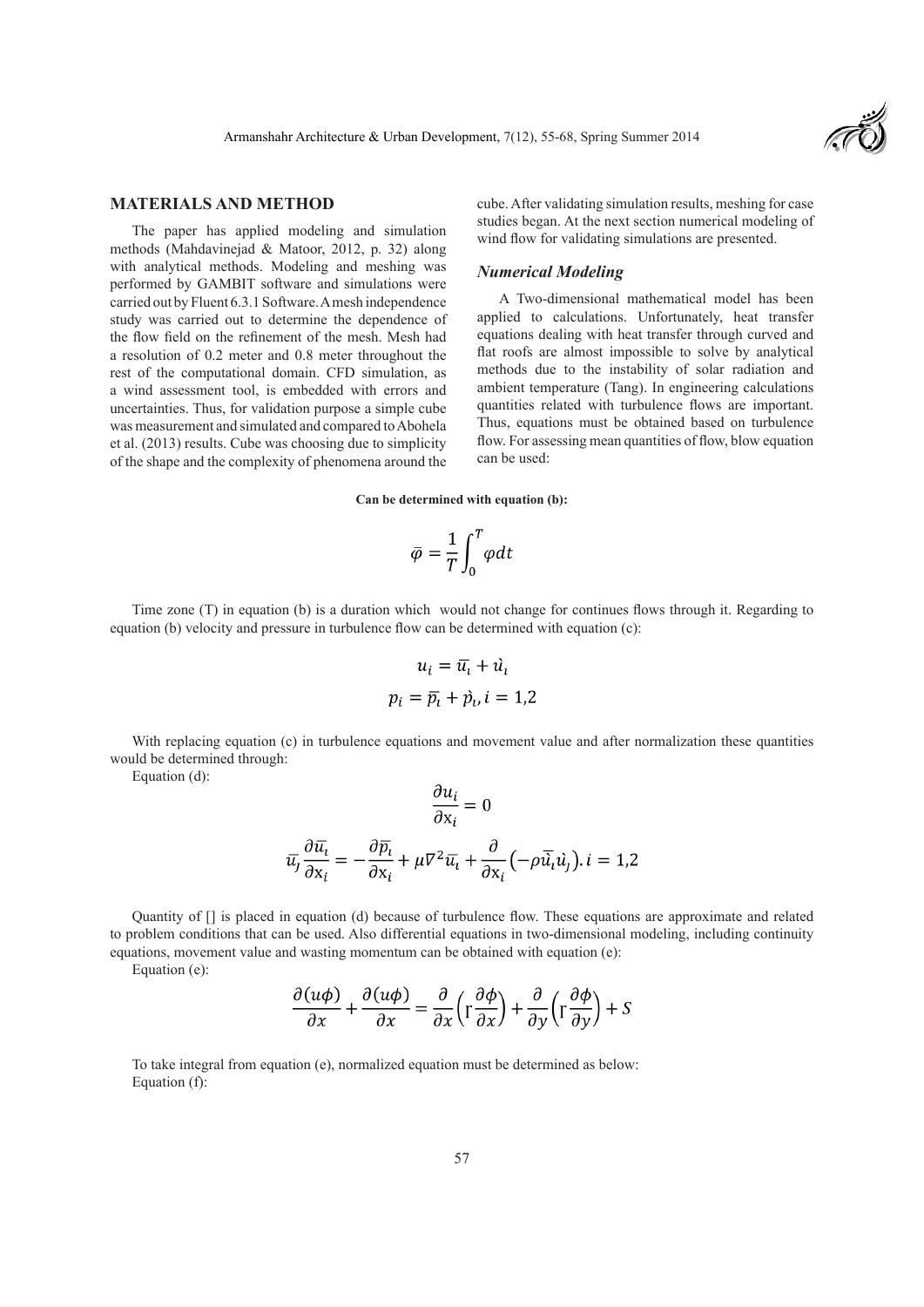Efficient Roof Shapes

$$
\frac{\partial}{\partial x}\left(u\phi - \frac{\partial\phi}{\partial x}\right) + \frac{\partial}{\partial y}\left(u\phi - \frac{\partial\phi}{\partial y}\right) = S
$$

Finally table 1 shows equation which can presentφ, Γ and S in turbulence equations. Then by integration from above equations we can find air pressure, air velocity and pressure coefficient distribution.

| Equation                                      | Dependent Variable                                                 | Diffusion Coefficient                     | Source Sentence (S)                                                                                                                                                                                                        |
|-----------------------------------------------|--------------------------------------------------------------------|-------------------------------------------|----------------------------------------------------------------------------------------------------------------------------------------------------------------------------------------------------------------------------|
| <b>Continuity Equation</b>                    |                                                                    | $\theta$                                  | $\theta$                                                                                                                                                                                                                   |
| M Value in X Direction                        | Velocity in X Direction                                            | $\frac{1+\mu_t}{R_e}$                     | $-\frac{\partial p}{\partial x} + \frac{\partial}{\partial x} \left(\frac{\mu_t}{R_e} \frac{\partial u}{\partial x}\right)$<br>$+\frac{\partial}{\partial y}\left(\frac{\mu_t}{R_e}\frac{\partial v}{\partial x}\right)$   |
| M Value in Y Direction                        | Velocity in Y Direction                                            | $\frac{1+\mu_t}{R_e}$                     | $-\frac{\partial p}{\partial y} + \frac{\partial}{\partial x} \left( \frac{\mu_t}{R_e} \frac{\partial u}{\partial y} \right)$<br>$+\frac{\partial}{\partial y}\left(\frac{\mu_t}{R_e}\frac{\partial v}{\partial y}\right)$ |
| Kinetic Energy of<br>Turbulence Flow          | Kinetic Energy of<br>Turbulence Flow                               | $\frac{1+\mu_t}{R_e \sigma_k}$            | $\frac{\mu_t}{R_{\perp}}G-C_{D^{\varepsilon}}$                                                                                                                                                                             |
| Wasting Momentum of<br><b>Turbulence Flow</b> | <b>Wasting Momentum</b><br>of Kinetic Energy of<br>Turbulence Flow | $\frac{1+\mu_t}{R_e\sigma_{\varepsilon}}$ | $C_1 \frac{\mu_{t\epsilon}}{R_a} G - C_{\epsilon^2 \frac{\epsilon^2}{k}}$                                                                                                                                                  |

**(Bahadori & Yaghoubi, 2008, p. 286)**

# *CFD Simulations*

Modeling and meshing of samples performed by GAMBIT software. Figures 1 and 2 are showing meshing and calculating network for flat and domed roof. The sample room is 20 meters length and 20 meters width with 3 meters height. Main roof placed on a 1 meter base in both conditions. Roof thickness is 0.3 meter and wall thickness is 0.2 meter. Climatic data is applied for hottest mean of the year in July in Tehran (Table 2). Also simulations performed just on one climatic condition because of paper comparative purposes. Moreover, all calculations were based on κ-ε standard model through Finite Difference Discretization Technique or Finite Volume Discretization Scheme.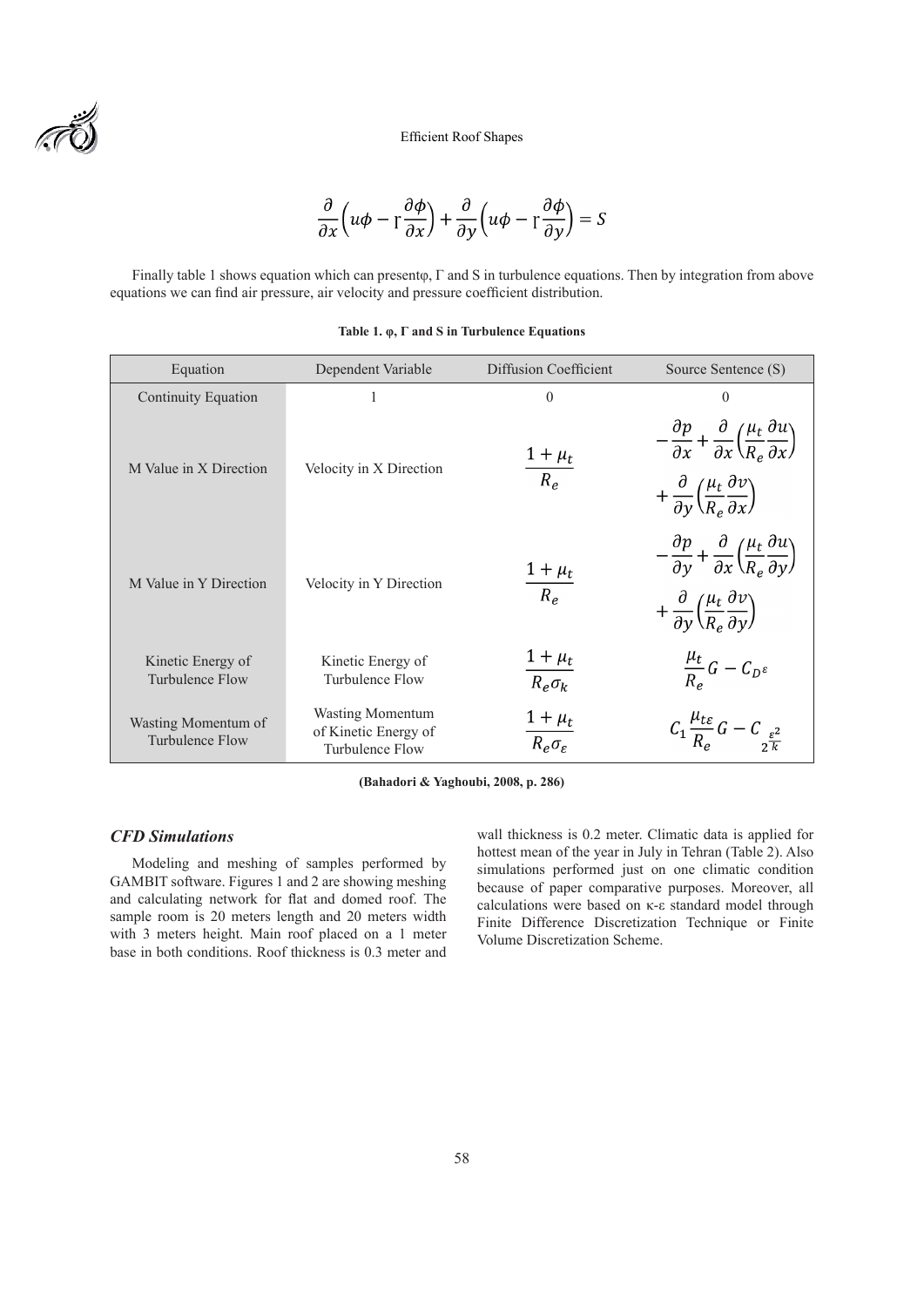| Month     | Mean Max<br>Temperature<br>0 <sup>C</sup> | Mean Min<br>Temperature<br>0 <sup>C</sup> | Mean Specific<br>Humidity<br>g/kgda | Mean KT<br>Coefficient | Mean-Max<br>Wind Velocity<br>m/s | Mean-Min<br>Wind Velocity<br>m/s |
|-----------|-------------------------------------------|-------------------------------------------|-------------------------------------|------------------------|----------------------------------|----------------------------------|
| March     | 24.4                                      | 12                                        | 5.29                                | 0.55                   | 12.4                             | 6.30                             |
| April     | 27.4                                      | 16.5                                      | 6.12                                | 0.55                   | 11.4                             | 5.7                              |
| May       | 33.8                                      | 21.7                                      | 6.78                                | 0.64                   | 6.2                              | 3.1                              |
| June      | 36.8                                      | 24.6                                      | 8.38                                | 0.64                   | 6.8                              | 3.4                              |
| July      | 35.7                                      | 24.1                                      | 8.31                                | 0.65                   | 5.9                              | 2.95                             |
| August    | 31.4                                      | 20                                        | 6.4                                 | 0.65                   | 5.9                              | 2.95                             |
| September | 23.8                                      | 14                                        | 5.56                                | 0.61                   | 4.9                              | 2.45                             |
| October   | 17                                        | 8.4                                       | 4.57                                | 0.55                   | 9.8                              | 4.9                              |
| November  | 9.9                                       | 2.6                                       | 3.8                                 | 0.50                   | 11.1                             | 5.55                             |
| December  | 8                                         | 0.5                                       | 3.3                                 | 0.51                   | 9                                | 1.95                             |
| January   | 9.8                                       | 1.6                                       | 3.47                                | 0.53                   | 11.6                             | 5.8                              |
| February  | 14.6                                      | 5.7                                       | 4.14                                | 0.53                   | 12.7                             | 6.35                             |

**Table 2. Climatic Data of Tehran, Choosing Hottest Month of the Year**

**[www.weather.ir] (2014-01-23)**



**Fig. 1. Mesh Refinement Areas around the Flat Roof.**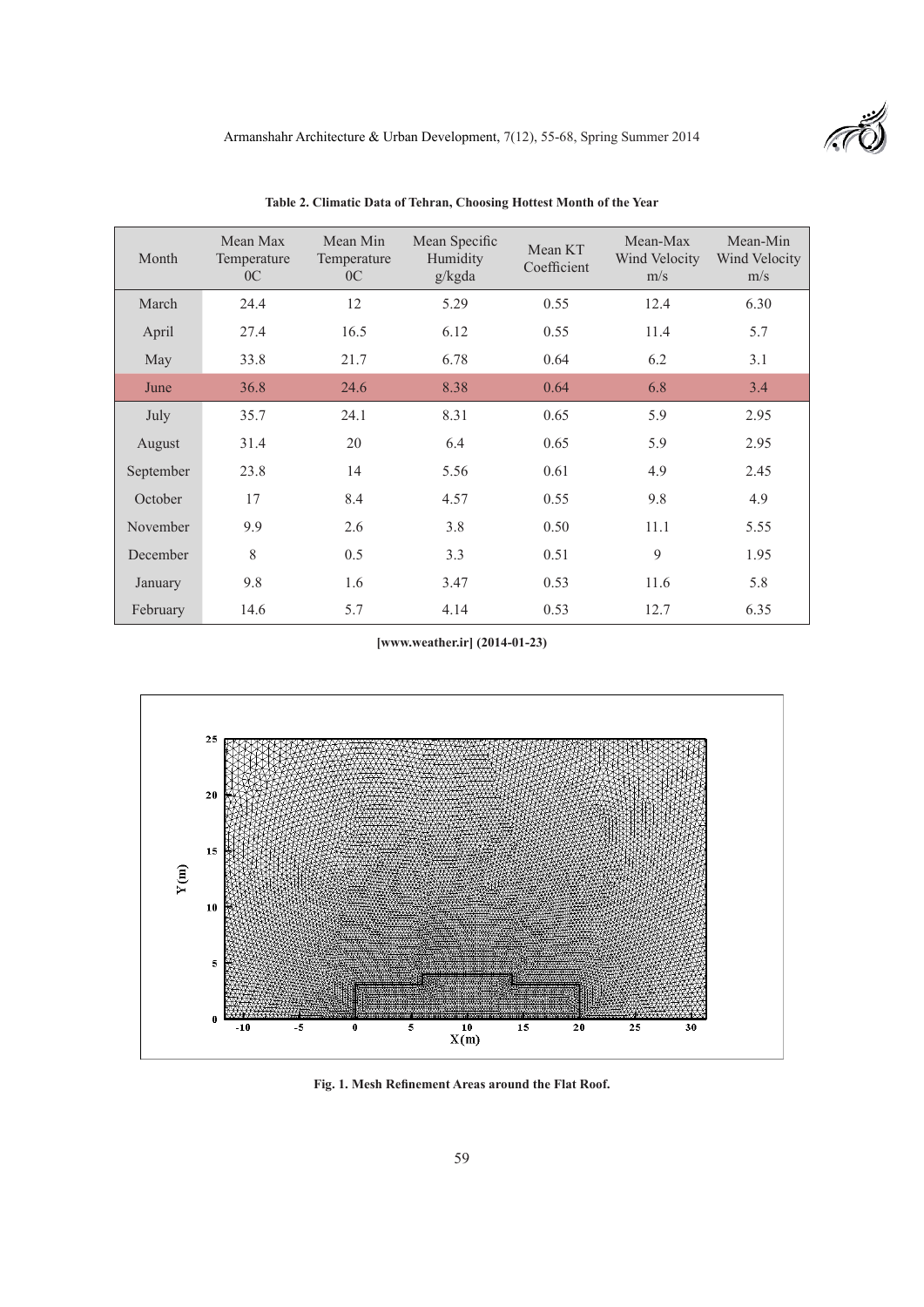Mahdavinejad, M. et al.



**Fig. 2. Mesh Refinement Areas around the Domed Roof.**

#### **RESULTS AND DISCUSSION**

Figures 3 and 4 are showing wind velocity around flat and domed roof according to climatic data on table 2. Result shows that flow patterns around flat and domed roof sample room consists of some eddies and recirculation regions. For flat roof separation start at leading edge while for domed roof separation occurs after the roof top. Path lines for domed roof with rim angle of 160 degree and flat roof at Re= 105 are presented in Fig. 3 and 4. Pressure is high in the front side of the building, because of flow stagnation and vacuum pressure maintained on the leeward wall due to flow recirculation. Pressure variation is considerable over the roof, while in the front and back side of the buildings, pressures are nearly uniform. Higher air velocities and strong pressure difference for vaulted roofs is observable by comparing the result of contours of velocity and pressure for the domed and flat roofs. As it can be seen, two major rotational movements have emerged in figure 3 and 4. A fluid rotation occurs in the front area and one in the rear area.

Fluid rotation in the back of the domed roof region is much larger and almost detaching is started from the top of the arch and in a place which is approximately 3.5 times of roof's height has reached the ground. Distribution of velocity and flow density, especially on the top of the domed roof is impressive. Speed variation

for flat roof is almost different from domed roof. Pressure difference on the front and back of the sample room with flat and domed roof is almost the same. But the pressure difference on the surface of domed roof compare to flat roof is very impressive. The lowness of pressure at top of the domed roof with opening on the head causes air ventilation in the hot-arid climates buy pulling out indoor air to outside, which is not the matter of the present study. But the most important matter is high velocity of air turbulences in the back of the domed roof which causes roof cooling in the domed roof compare to flat roof. This coolness reduces heat transfer and consequently indoortemperature of the domed roofs.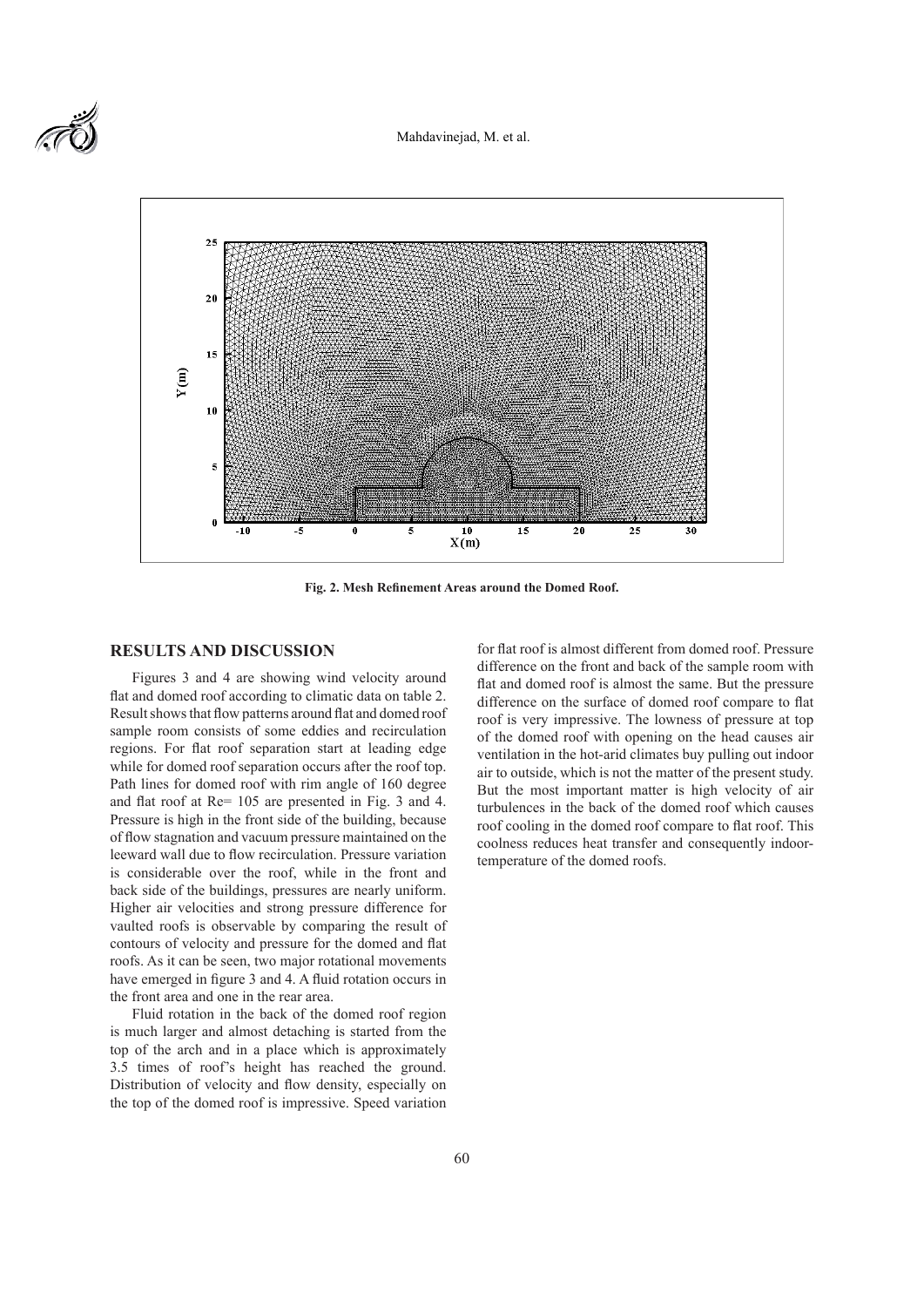



**Fig. 3. Stream Wise Velocity Path Lines Passing through the Flat Roof Sample Room.**



**Fig. 4. Stream Wise Velocity Path Lines Passing through the Domed Roof Sample Room.**

Also figure 5 and 6 show simulated static pressure for both roofs. As it is clear pressure difference in the front and back of the domed roof is larger than flat roof. This matter could cause larger air flow; if there will be openings in the sample room. Figure 7 shows distribution of pressure coefficient for Re = 105 with a similar condition for both roofs. As graph shows pressure coefficient difference on the flat roof is clearly different from domed roof. Also pressure coefficient is the highest at two separate points, one at a positive value and another at negative value. This value once again shows larger pressure coefficient difference at the domed roof compare to flat roof which can increase coolness of the roof at the day time and consequently reduces indoor temperature which is the main purpose of the study.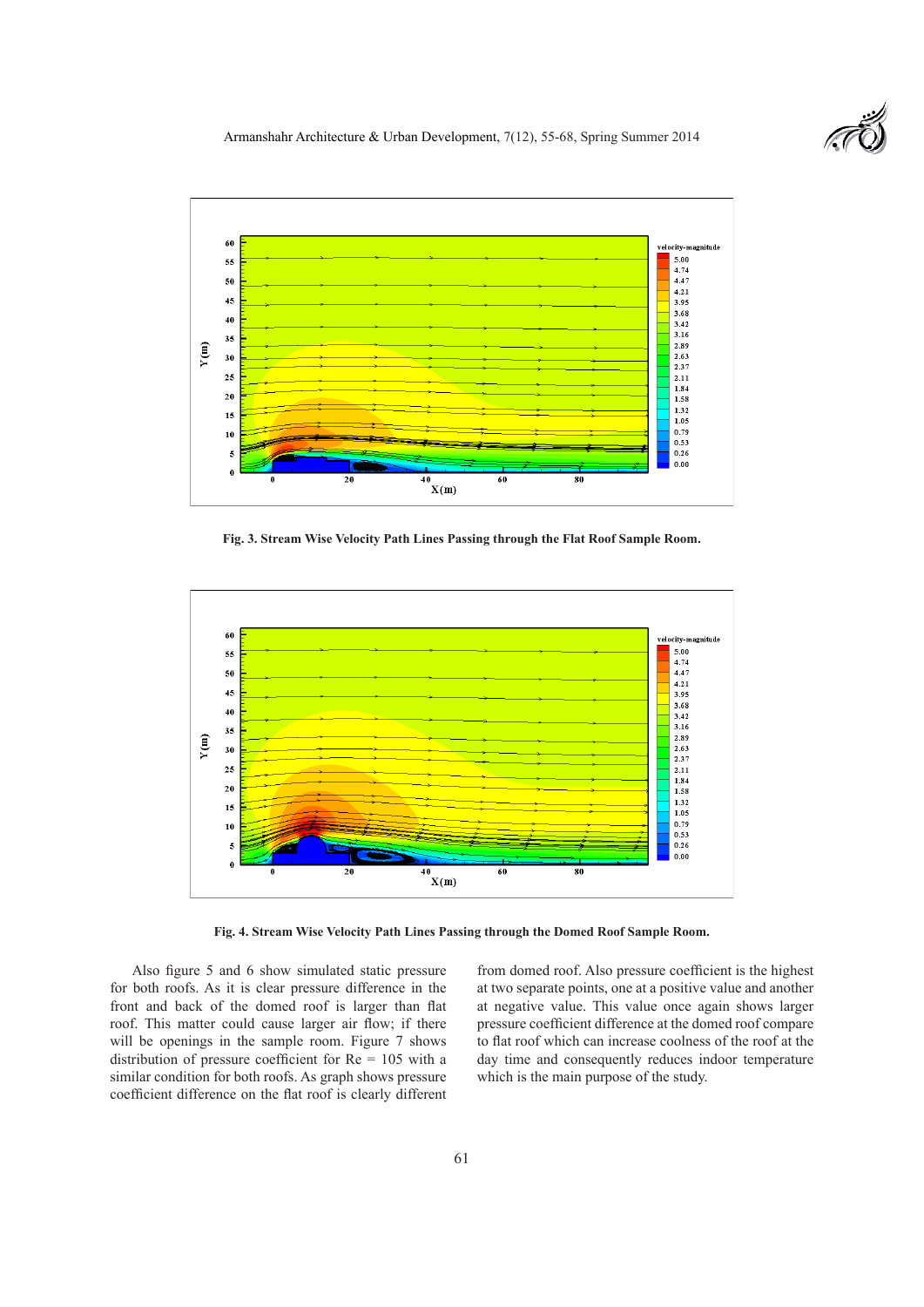# Efficient Roof Shapes





**Fig. 5. Distribution of Static Pressure Differences around Flat Roof.**



**Fig. 6. Distribution of Static Pressure Differences around Domed Roof.**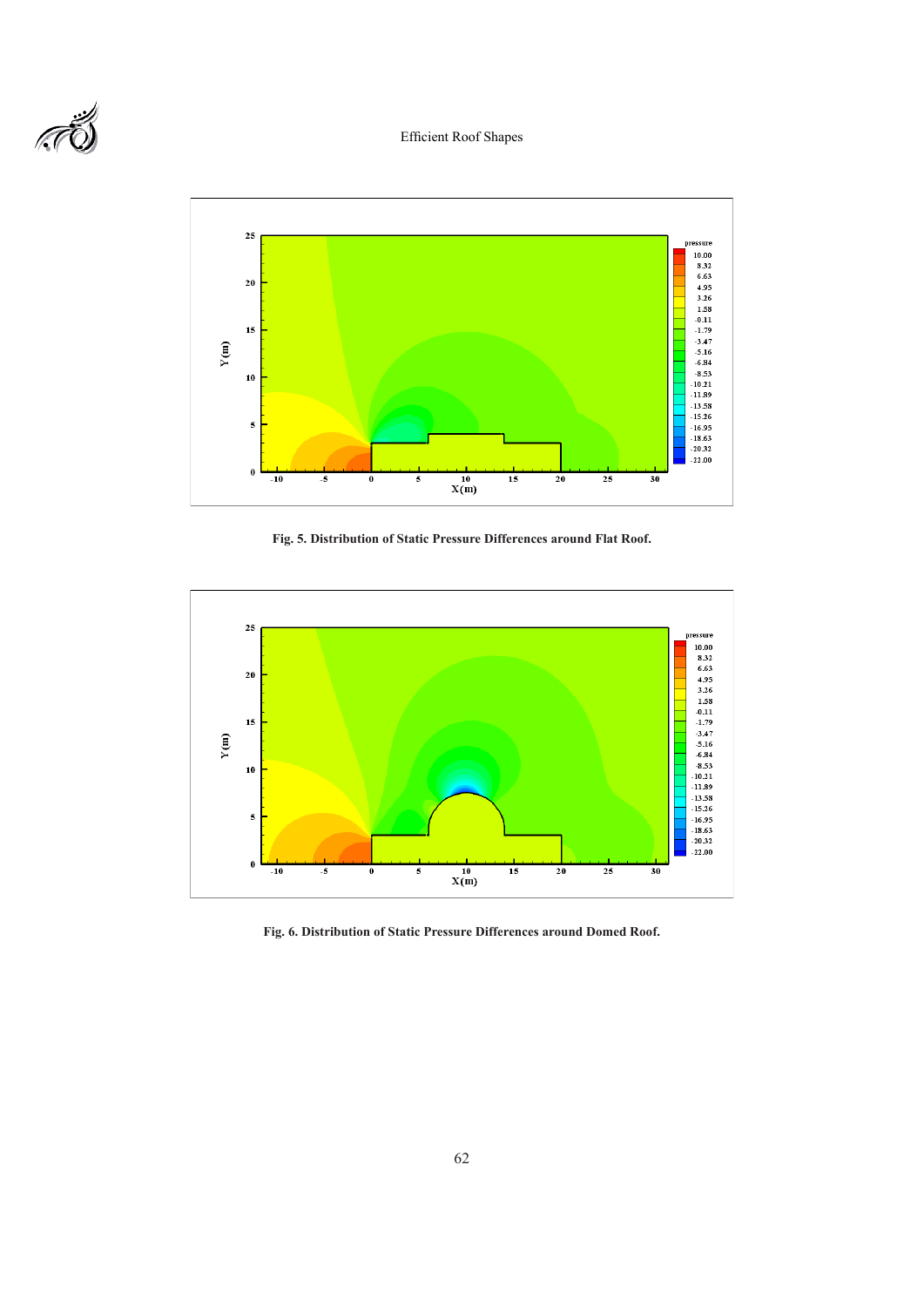



**Fig. 7. Calculated Pressure Coefficient for both Flat and Domed Roofs.**

But the main purpose of the study, as stated above, is determining indoor temperature of the sample room under these two roof types. Figures 8 and 9 are showing simulated temperature contour for both roof shapes. The sample room is 300 centimeters height and 2000 centimeters length. Floor temperature (or ground temperature) assumed 300 kelvin degrees and temperature layers simulated up to the roof. At the flat roof, the indoor temperature under the main roof is about 306-307 kelvin degree at 100 cm level which almost creates a thermal comfort for sitting situation on the floor. For sitting on a chair at the level of 150 to 200 cm temperature rises to 312-314 kelvin degree and at 200 to 230 cm level rises up to 316-317 kelvin degree. Finally the highest value is 322 kelvin degree and air temperature except under main roof, is uncomfortable for residents.

But comparing to domed roof simulation, in the results of figure 9 some major differences are clear. First, domed roof is 700 cm height comparing to 400 cm flat roof. At this case study, at 100 cm level air temperature is about 303-305 kelvin degree which is lower than the same value in the room with flat roof. At 150 to 200 cm level air temperature is about 309-312 which is remarkably lower than the same value at the flat roof. And finally at 380-400 cm level under main roof 316 kelvin degree temperature is noticed. All in all, these simulations show a better condition for sample roof with domed roof compare to flat roof even with no opening at all.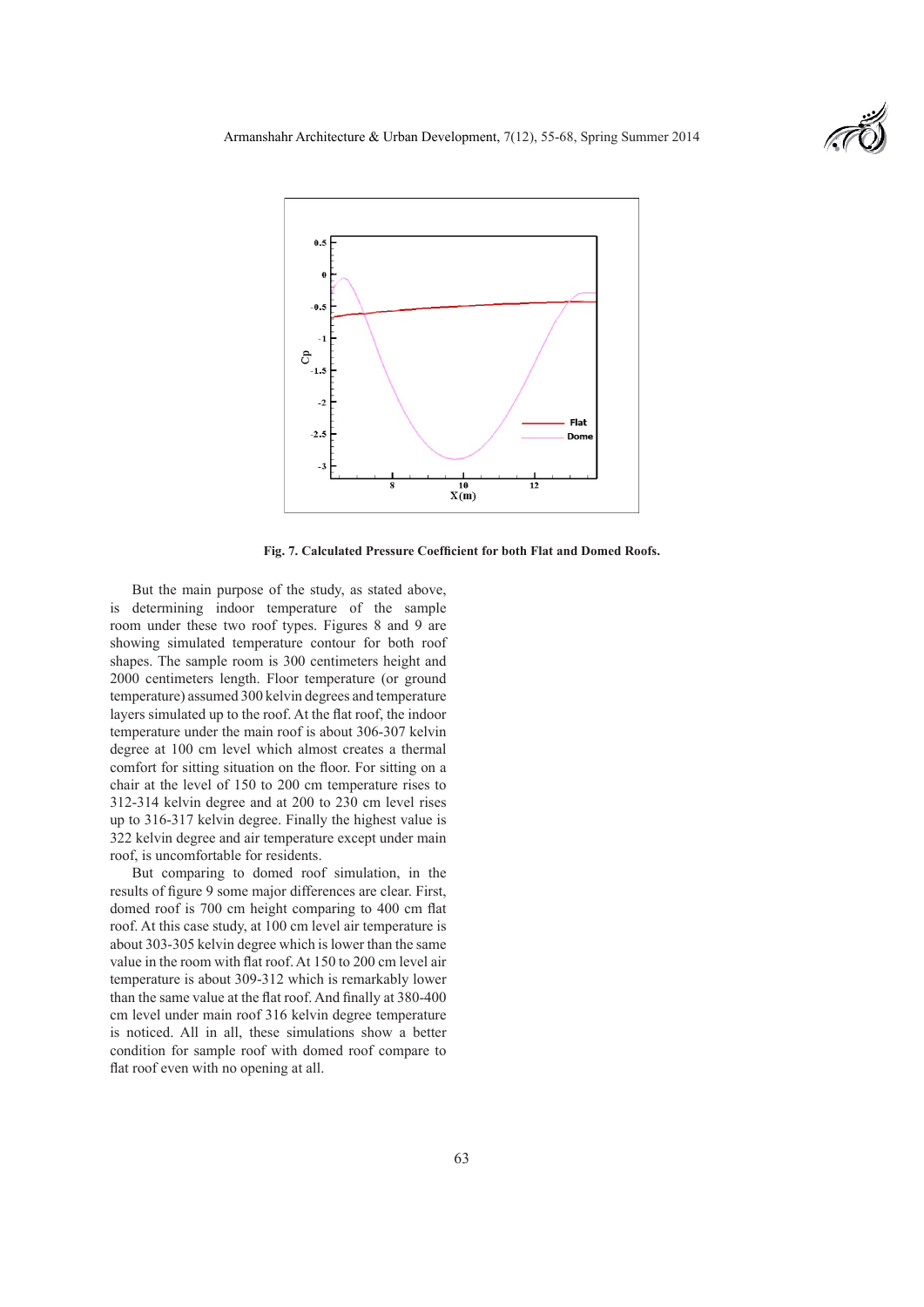#### Mahdavinejad, M. et al.





**Fig. 8. Distribution of Indoor-Temperature in Sample Room with Flat Roof.**



**Fig. 9. Distribution of Indoor-Temperature in Sample Room with Domed Roof.**

This result is more noticeable at the figure10. The graph at figure 10 is clearly showing air temperature differences from bottom up to top of the both roofs. At the same level, domed roof shows an eight kelvin degree difference comparing to flat roof (Flat roof max= 323, Domed roof max=315). But totally at all levels of the room height, air temperature at the flat roof is higher than domed roof. These results can approve velocity and

pressure simulations results mentioned above, which higher velocity wind and pressure difference causes increasing coolness of the domed roof. According to Emmel's study (Mahdavinejad & Javanroodi, 2012), the heat transfer coefficient is strongly dependent on the air velocity and, the effect of temperature difference on the heat transfer coefficient is considerably smaller. This can be explained by the fact that forced convection is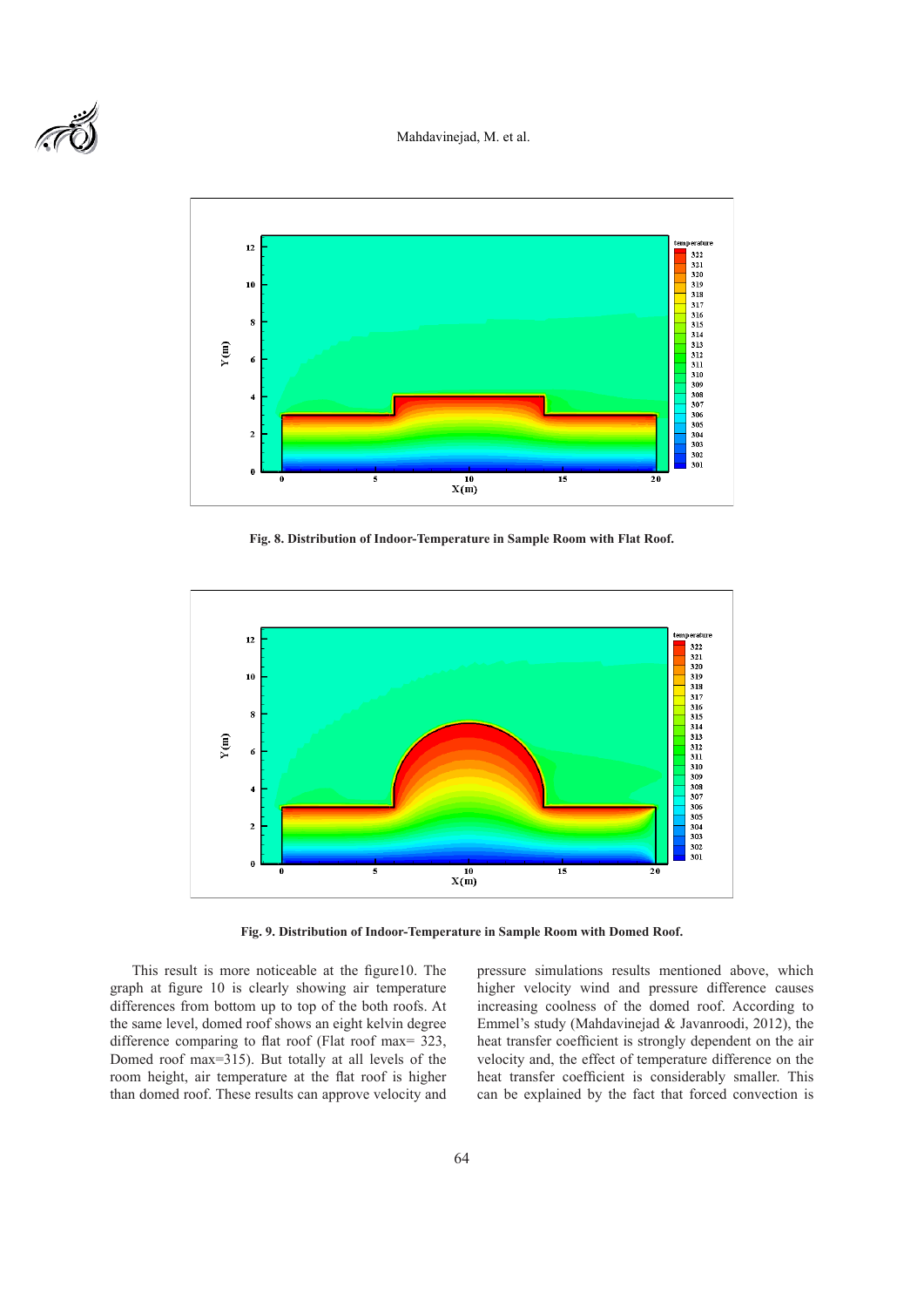

dominant for the wind-driven flow cases under analysis. All in all, domed roof with climatic condition explained in the present study has a better performance compare to flat roof.



**Fig. 10. Calculated Indoor Temperature for both Sample Rooms with Flat and Domed Roofs.**

## **CONCLUTION**

Analysis in this study indicates that a non-opening sample room with a domed roof, irrespective of building's type, has lower indoor air temperatures as compared to those with a flat roof during the daytime under the typical hot dry climate condition, just as many researchers claimed and observed in the past. The reason is that such roofs dissipate more heat than a flat room by convectional and thermal radiation during the night, instead of daytime, due to the enlarged curved roof surfaces, Also pressure differences at the front and back of the domed roof building is higher than flat roof building which causes higher speed turbulence flow that can increase coolness of the roof. Because of comparative nature of the present study, some variables have been excluded from calculation, for example time. But what is clear the results are rational and reliable. Paper main findings are listed below:

- Flat roof has a lower pressure coefficient difference as compare to domed roof. Static pressure at the front side of building with domed roof is higher than that in the flat roof.
- Wind velocity and pressure difference at the top of the domed roof is much higher than those in

the flat roof. It means that placing a opening at the top of the dome can efficiently help natural ventilation.

- Larger pressure difference at the domed roof case study can be used by placing openings at the opposite sides of the roof for better ventilation, which in flat roof is not remarkable enough.
- Indoor temperature at the room with domed roof is about eight kelvin degrees lower than that in the room with flat roof.
- Indoor temperature at the room with domed roof at different height levels is cooler than that in the flat roof, which can be used for interior designing for different modes of sitting (at carpet or chair or etc.)

The present paper with aid of CFD and numerical modeling found that domed roofs in hot seasons have a better performance than flat roof. Therefore it can be mentioned in building modern design. But using a giant dome in modern design is not rational. Thus more investigation for finding a better solution is demanded. Especially when we account cold seasons in simulations more reliable result can be found. Therefore authors in the third author thesis at the Tarbiat Modares University are investigating more clear findings for obtaining efficient roof shape in modern architecture.

# **ACKNOWLEDGEMENT**

This article is based on the findings of M.Sc. Dissertation which has been done in department of architecture, Tarbiat Modares University, Tehran, Iran. Hereby should like to appreciate INSF - Iran National Science Foundation - supports for this project.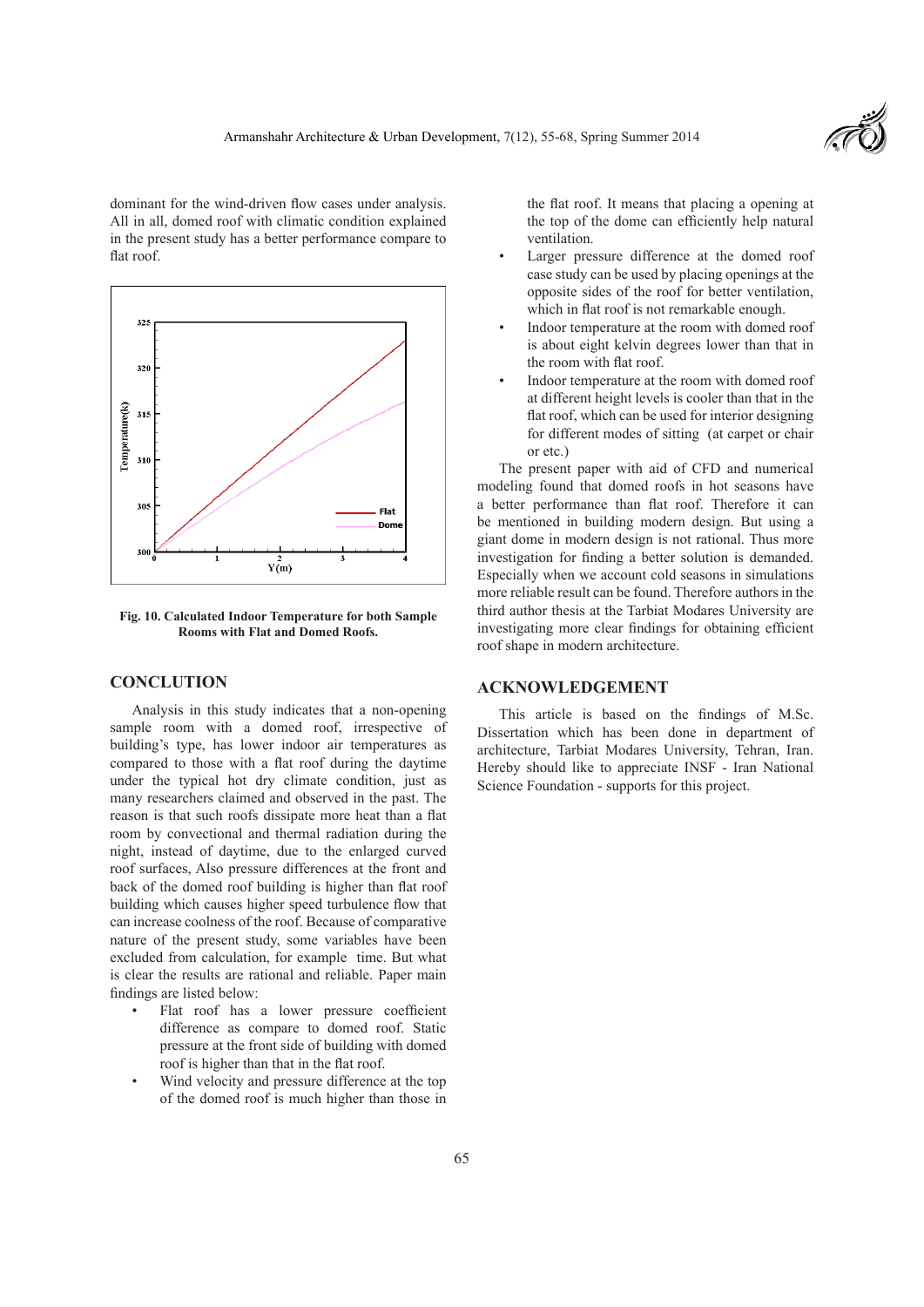

# **APPENDIX**

|                | Nomenclature                                           |  |  |  |  |
|----------------|--------------------------------------------------------|--|--|--|--|
|                | Flow Quantity                                          |  |  |  |  |
|                | Turbulence Index Notation Quantity                     |  |  |  |  |
|                | Temperature                                            |  |  |  |  |
|                | Index Notation of Velocity Components                  |  |  |  |  |
|                | Index Notation of Mean Velocity Components             |  |  |  |  |
|                | Pressure Component in i Direction                      |  |  |  |  |
|                | Mean Pressure Component Quantity in i Direction        |  |  |  |  |
|                | Turbulence Pressure Component Quantity                 |  |  |  |  |
|                | Laminar and Turbulent Viscosity                        |  |  |  |  |
|                | <b>Fluid Density</b>                                   |  |  |  |  |
| Xi             | Stream Wise and Cross-Stream Coordinates               |  |  |  |  |
| $X^*$          | x/H                                                    |  |  |  |  |
|                | Time                                                   |  |  |  |  |
|                | Laminar and Turbulent Viscosity                        |  |  |  |  |
|                | Constant Coefficient in Turbulence Model               |  |  |  |  |
|                | Reynolds Number $Re = r m 1 H/m$                       |  |  |  |  |
|                | <b>Turbulent Dissipation Rate</b>                      |  |  |  |  |
|                | Emittance                                              |  |  |  |  |
|                | Turbulent Kinetic Energy                               |  |  |  |  |
|                | <b>Diffusion Coefficient</b>                           |  |  |  |  |
|                | <b>Source Sentence</b>                                 |  |  |  |  |
|                | Total Energy which Receive on an Horizontal<br>Surface |  |  |  |  |
| ,              | <b>Constant Coefficient in Turbulence Model</b>        |  |  |  |  |
|                | Stefan-Boltzmann Constant                              |  |  |  |  |
| Prt            | <b>Turbulent Prandtl Number</b>                        |  |  |  |  |
| $\Lambda$      | Thermal Conductivity                                   |  |  |  |  |
| $\eta, \eta 0$ | Parameters in RNG k-e model                            |  |  |  |  |
| Cp             | Pressure Coefficient                                   |  |  |  |  |
|                |                                                        |  |  |  |  |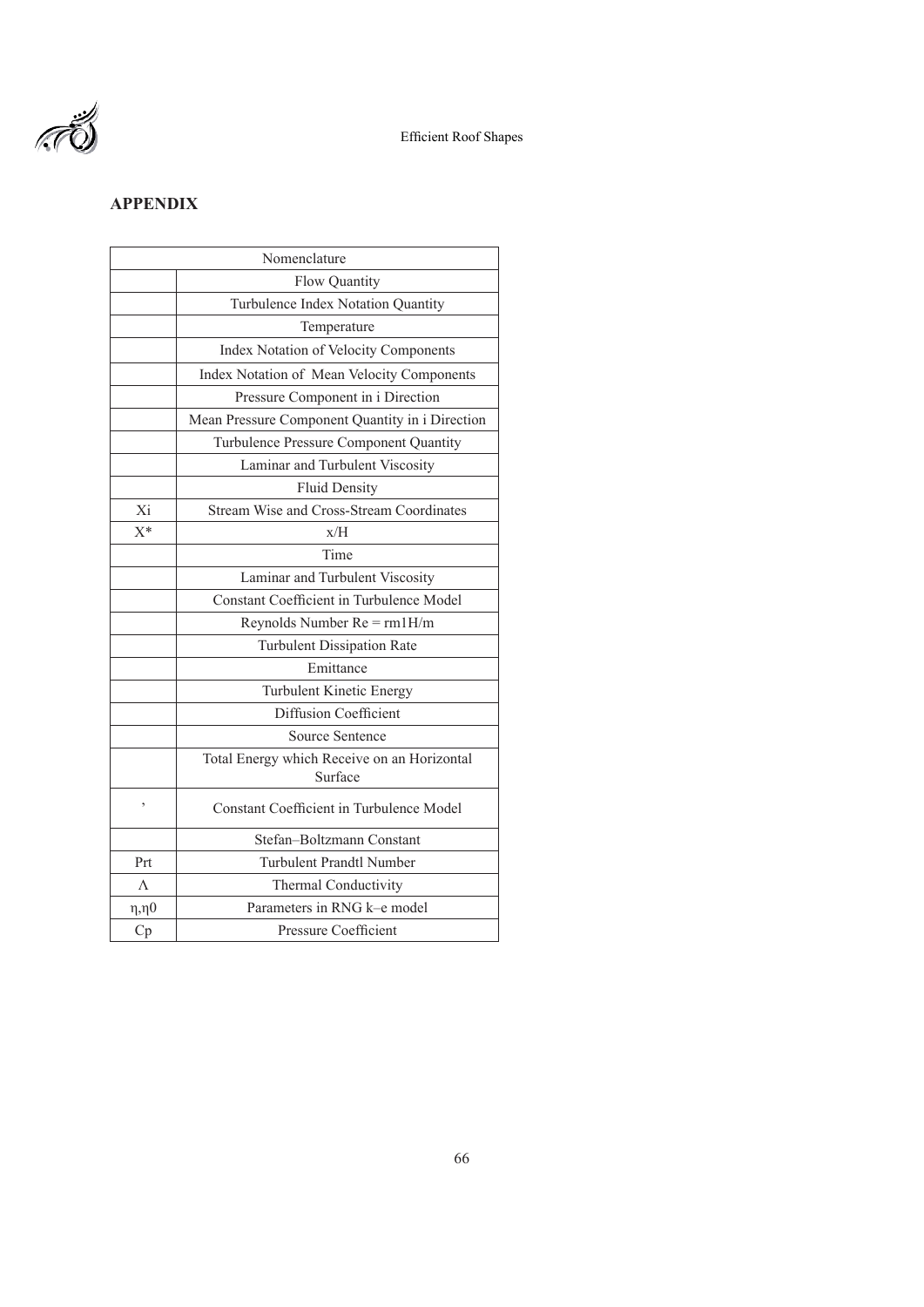

# **RFERENCESS**

Abohela, I., Hamza N., Dudek, S. (2003). Effect of Roof Shape, Wind Direction, Building Height and Urban Configuration on the Energy Yield and Positioning of Roof Mounted Wind Turbines, Renewable Energy, Vol. 50, 1106-1118

Amini, M., Mahdavinejad, M., Bemanian M., Varzaneh, E. H. (2014). Developing a New Paradigm for Performance of Educating City Theory in Advanced Technology Mega-Cities, Case: Tehran, Iran, *Journal of Architecture and Urbanism,* 38 (2), 130-141.

Blessmann, J., (1971). Pressure on Domes with Several Wind Profiles. Wind Effects on Building and Structures, 317–326

Cheung, J.C.K., Melbourne, W.H. (1983). Turbulence Effects on Some Aerodynamic Effects of Circular Cylinder at Supercritical Reynolds Numbers, *Journal of Wind Engineering and Industrial Aerodynamics*, Vol. 14, 399–410.

Faghih Khorasani, A. Bahadori, M. N. (2011). Thermal Performance Evaluation of Domed Roofs, Energy and Buildings, Vol. 43, 1254–1263.

Faghih Khorasani, A., Bahadori, M. N. (2010). Three Dimensional Numerical Investigation of Air Flow Over Domed Roofs, *Journal of Wind Engineering and Industrial Aerodynamics*, Vol. 98, 161–168

Faghih Khorasani, A., Bahadori, M.N. (2009). Experimental Investigation of Air Flow over Domed Roofs. *Iranian Journal of Science and Technology*; Transaction B: Engineering, Vol. 33(B3), 207–216.

Franchini, S., Pindado, S., Mesegure, J., Sanz-Andres, A. (2005). A Parametric, Experimental Analysis of Conical Vortices on Curved Roofs of Low-Rise Buildings, *Journal of Wind Engineering and Industrial Aerodynamics,* Vol.93, 639–650.

Gomez-Munoz V.M., M.A. Porta-Gandara, C. Heard (2003). Solar Performance of Hemispherical Vault Roofs, *Building and Environment*, Vol. 38, 1431–1438.

Groat, L., D. Wang (2002). *Architectural Research Methods*, John Wiley and Sons Publications, US.

Hadavand M., Yaghoubi, M., Emdad H. (2008), Thermal Analysis of Vaulted Roofs, *Energy and Buildings*, Vol. 40, 265–275

Hejazi M.N. (1997). *Historical Buildings of Iran: Their Architecture and Structure*, University of London,

Computational Mechanics Publications, 53-58.

Mahdavinejad, M. (2003). Islamic Art, Challenges with New Horizons and Contemporary Beliefs, *HONAR-HA-YE-ZIBA,* (12), 23-32.

Mahdavinejad, M. (2004). Wisdom of Islamic Architecture: Recognition of Iranian Islamic Architecture Principles, *HONAR-HA-YE-ZIBA,* (19), 57-66.

Mahdavinejad, M. (2005). Creativity and Innovative Educational Process in Architectural Design, *HONAR-HA-YE-ZIBA,* (21), 57-66.

Mahdavinejad, M., Bemanian M., Matoor S. (2013b). Estimation Performance of Horizontal Light Pipes in Deep-Plan Buildings, *HONAR-HA-YE-ZIBA,* 17 (4), 41- 48.

Mahdavinejad, M., Bemanian, M., Abolvardi, G., Khaksar, N. (2011a). The Strategies of Outspreading Smart Materials in Building Construction Industry in Developing Countries; Case Study: Iran. In 2011 *International Conference on Intelligent Building and Management.* Proc. of CSIT, Vol. 5, 291.

Mahdavinejad, M., Ghasempourabadi, M., Ghaedi, H. (2012a). The Role of Form Compositions in Energy Consumption of High-Rise Buildings (Case Study: Iran, Tehran). *Advanced Materials Research,* 488 (1), 175-181.

Mahdavinejad, M., Javanroodi, K. (2012), Comparative Evaluation of Airflow in Two Kinds of Yazdi and Kermani Wind-Towers, *HONAR-HA-YE ZIBA*, 1 (48), 65-78.

Mahdavinejad, M., Mashayekhy M. (2011). *The Principles of Architectural Design of Mosques with Particular Reference to Socio-Cultural Activities, Armanshahr Arachitecture & Urban Development*, 3 (5), 65-78.

Mahdavinejad, M., Matoor S., Doroodgar A. (2011b). Recognition of Light-Openings in Iranian Mosques' Domes With Reference to Climatic Properties, *International Journal of Architectural Engineering & Urban Planning,* 21 (2), 61-68.

Mahdavinejad, M., Javanroodi, K., Rafsanjani, L. H. (2013c). Investigating Condensation Role in Defects and Moisture Problems in Historic Buildings. Case Study Varamin Friday Mosque in Iran, *World Journal of Science, Technology and Sustainable Development,* 10 (4), 308-324.

Mahdavinejad, M., Bemanian, M., Abolvardi, G., Elhamian, S. M. (2012b). Analyzing the State of Seismic Consideration of Architectural Non-Structural